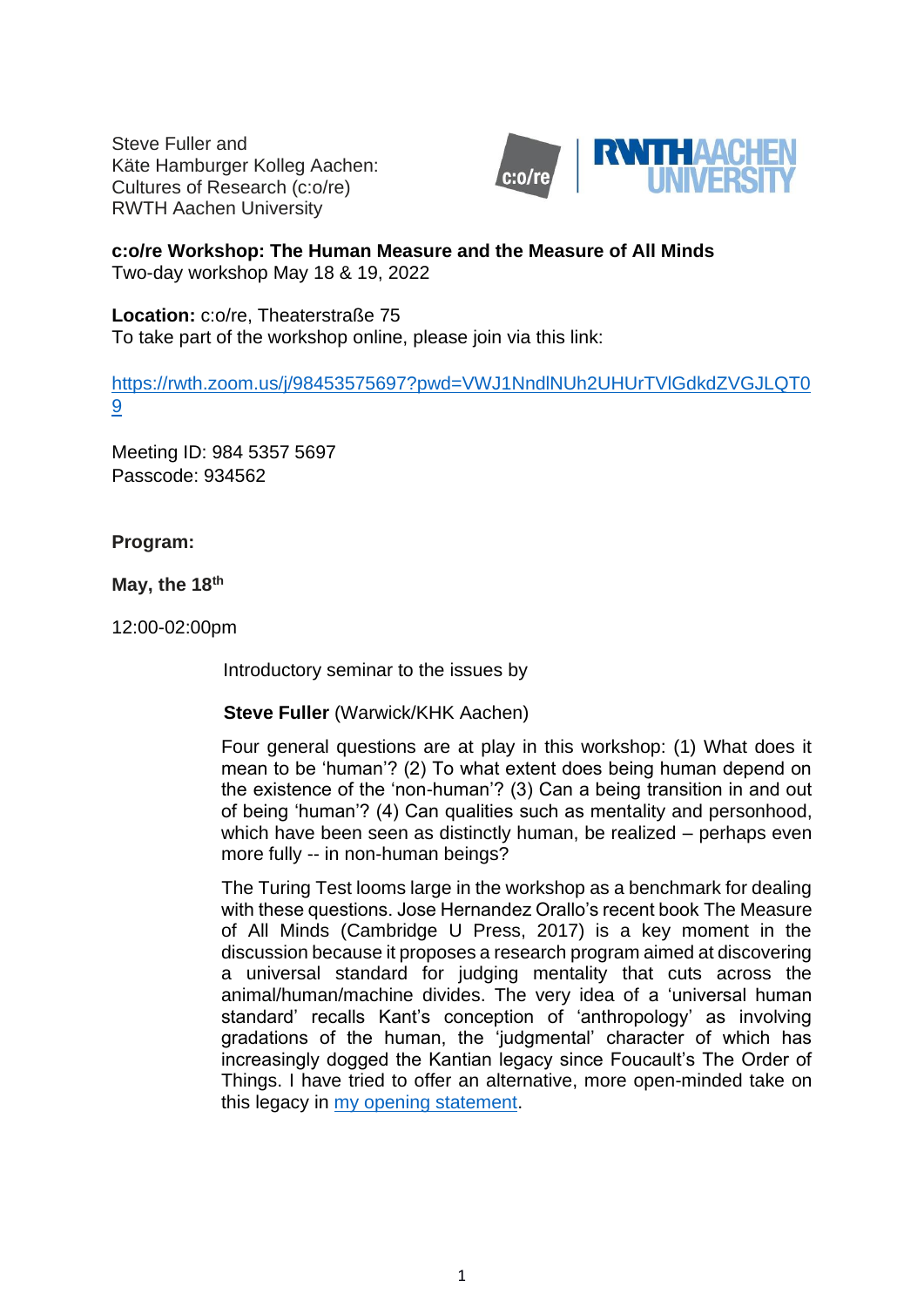## **Lunch**

03:00 – 05:00pm

#### **A Conversation about 'Transitioning' within Humanity**

**Rebecca Tuvel** (Rhodes College, Memphis)**, Adam Briggle** (University of North Texas) *via zoom,* and **Amanda Boetzkes** (University of Guelph/KHK)

Adam Briggle (University of North Texas) and Rebecca Tuvel (Rhodes College, Memphis), both via Zoom, with Amanda Boetzkes at the KHK as interlocutor. The two sorts of 'transitions' of direct concern are transgender and transrace. Both Briggle and Tuvel have been involved in the struggle – both philosophically and culturally – to have these transitions recognized. The controversial nature of these transitions hint at the various ways in which they destabilize default conceptions of 'humanity'.

05:00 – 07:00pm (Keynote)

## **Calibrating expectations about AI: A renewed endeavour towards the measurement of behaviour (part of lecture series on optimistic and pessimistic views of AI)**

**Jose Hernandez Orallo** (Universìtat Politècnica Valencia) *via zoom*, and **Markus Pantsar** (Helsinki/KHK Aachen) as interlocutor.

A lecture series on optimistic and pessimistic views of AI can serve to calibrate our expectations. There are questions such as how intelligent AI systems really are, and will be, or how they are going to change the world, starting from our own cognition and the very concept of intelligence. One major way of addressing these questions is through measurement. Indeed, dealing successfully with AI and the future of cognition more broadly depends on a renewed perspective on the evaluation of behaviour in all its varieties. In this talk, I will introduce a series of endeavours about the present and future measurement of AI, such as the evaluation of capabilities rather than task performance, the evaluation of generalpurpose systems rather than specialised ones, the evaluation of AI extenders rather than externalised systems, the evaluation of the transformative effect on skills in the workplace, etc. The sheer complexity of these challenges and the pace in which AI is developing suggests a pessimistic view on intelligence evaluation: the theory and tools for the measurement of behaviour would be doomed to lag behind the cognitive transformation in the decades ahead. However, to counterbalance this